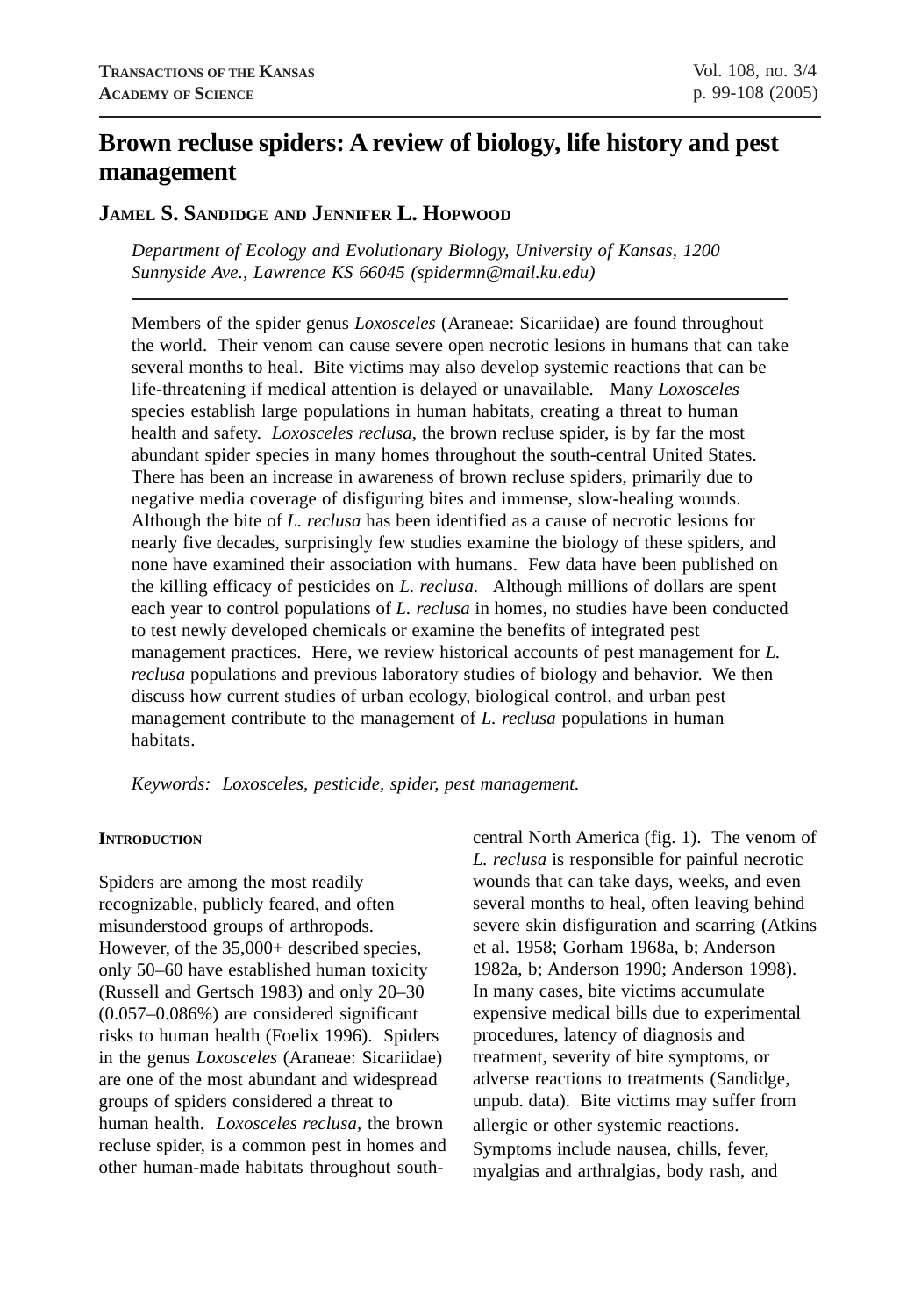

Figure 1. Closeup photograph of the brown recluse spider, Loxosceles reclusa.

blood abnormalities (see review in Sams and King 1999; Sams et al. 2001). Severe clinical manifestations that may be mild in adults but severe and potentially life threatening in young children include hemolytic anemia and hemolysis, hematuria, seizure, renal failure, and coma (Brady, Debehnke and Crosby 1994).

Historically, few deaths have been attributed to presumptive or suspected brown recluse spiders bites (Lesseden and Zimmer 1960; Nance 1961; Nicholson and Nicholson 1962; Riley et al. 1964; Taylor and Denny 1966; Rose 1970; Vorse et al. 1972; Williams et al. 1995; Wasserman et al. 1999). However, it is possible that additional deaths have occurred, but are either listed in obscure publications, or are not recorded in the literature (G. Wasserman, pers. com.). Although death is an unlikely consequence of envenomation, hundreds of potentially life-threatening complications and abnormal reactions have been documented.

Many of these serious complications are documented from verified bites where the patient presented the spider upon treatment (Vukusic 1962; Minton and Olson 1964; Gorham 1968b; Delozier et al. 1988; Eichner 1984; Rees et al. 1987; Ingber et al. 1991; Michaud and Gibler 1991; Wendell 2003).

Reactions to brown recluse spider bites range from non-eventful, whereby patients do not develop lesions or medical symptoms, to relatively mild with small lesions that heal rapidly, to dramatic symptoms with intense pain and large necrotic lesions that require long periods of time to heal, and may require skin grafts, hospital stays, and months of rehabilitation (Brady, Debehnke and Crosby 1994). Reactions depend on the amount of venom injected (Dillaha, Jansen and Honeycutt 1964), the victim's immune system and the location of the bite on the body (Brady, Debehnke and Crosby 1994). The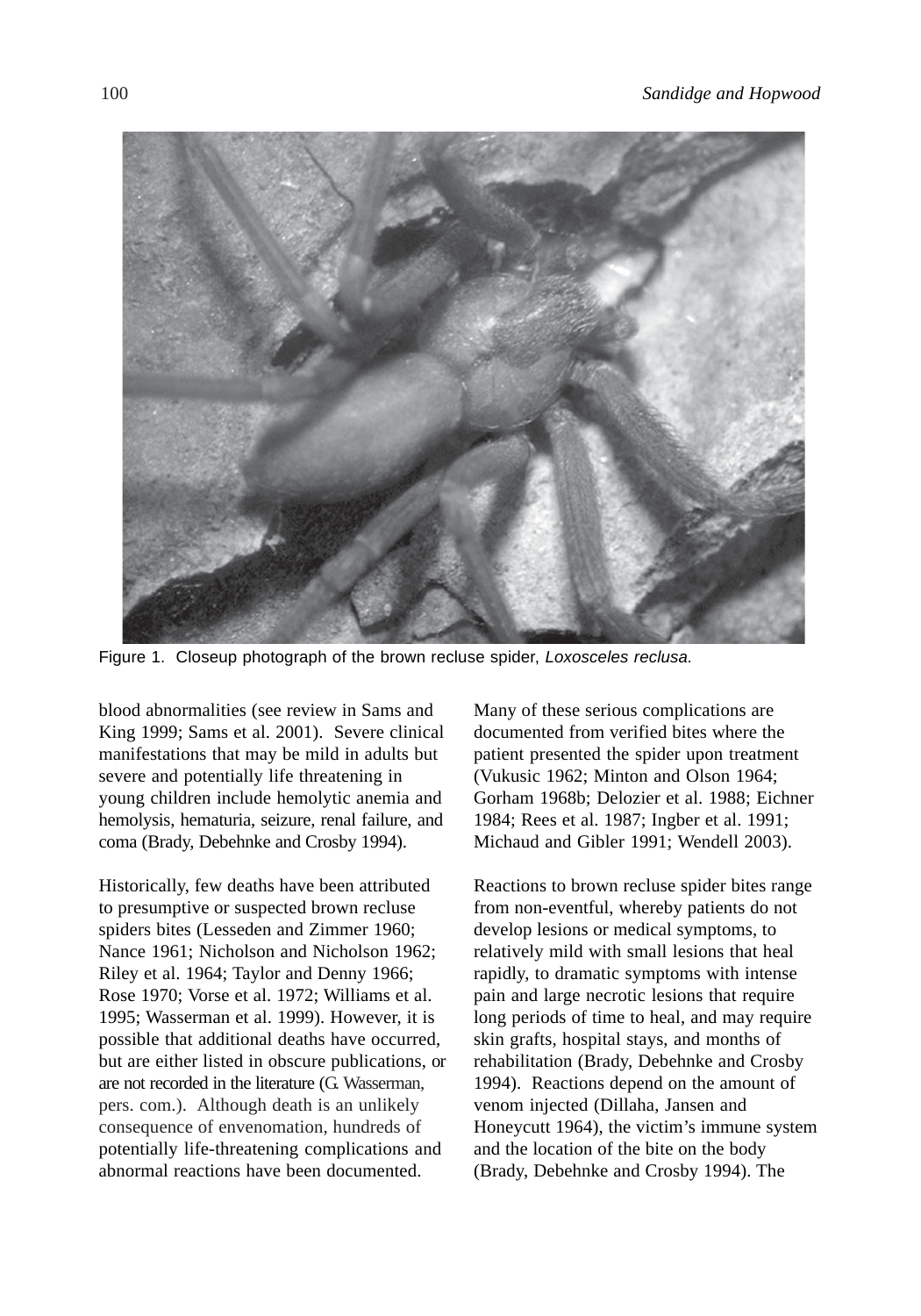extreme variation in symptoms following envenomation helps fuel the fear and paranoia that has contributed to many myths, urban legends, and inaccurate information about brown recluse spiders that extend beyond the general public into the medical profession (Vetter and Bush 2002a, b) and the pest industry (Sandidge, unpub. data).

#### **SPECIES RANGE**

*Loxosceles reclusa* is found primarily in the south-central United States (Gertsch 1958; Hite 1964; Gorham 1968a; Gertsch and Ennik 1983), yet debate exists on their natural distribution. Verified specimens have been collected from locations 100s of km outside of this theoretical endemic region, from locations in Maine, Florida, California and Canada (Gertsch and Ennik 1983; U.S. Department of Agriculture 1966). However, specimens collected from many of these locations were labeled as transient spiders transported to urban areas by commerce from endemic regions (Gertsch and Ennik 1983). In this review, the definition of urban environment follows McIntyre (2000) as *"…a heterogeneous mosaic of residential dwellings, commercial properties, parks, and other land-use types that provides an array of habitat types that can be used by arthropods*." This definition does not restrict the use of the term "urban" to heavily populated metropolitan areas.

*Loxosceles reclusa* is abundant in Oklahoma, Texas, Arkansas, Kansas, and Missouri, and found commonly in Alabama, Mississippi, Kentucky, Tennessee, and Illinois. In the southern portion of its distribution, *L. reclusa* is found in nature under rocks, behind the bark of trees and in other natural cracks and crevices (Hite 1964). However, brown recluse spiders have adapted so well to humans that in more northern regions of their distribution they exhibit a marked preference for humanmade habitats and are difficult and often impossible to find in natural areas (Gorham 1968a; Sandidge, pers. obs.). This increases

the possibilities for human/spider contact, thereby increasing the number of accidental envenomations and the resulting medical complications.

Brown recluse spider populations can be rather large in nature (Hite 1966; Hite et al. 1966). However, populations in urban habitats are considerably larger, with up to 2055 spiders recorded from a 270-m2 home in Kansas in six months (Vetter and Barger 2002). One of the authors (J.S.) hand collected >80 spiders in less than one hour, collected 63 spiders on sticky insect traps in 14 days, as well as capturing 526, 240, 226, 184, and 150 brown recluse spiders on sticky insect traps in two months from houses in Kansas (Sandidge, unpub. data). These spiders have proven to be a challenge to pesticide professionals, pesticide manufacturers, and homeowners (Hall and Anderson 1981). Although several attempts have been made to control and eradicate populations in homes, hospitals, warehouses and other human dwellings and workplaces, most efforts have proven futile and many think that eradication is an unlikely, if not an impossible task (Gorham 1968b; Hall and Anderson 1981). There is a need for control methods in existing urban populations and methods to deter additional populations. However, both depend on knowledge of past pest control efforts and current information on the biology, behavior, and ecology of *L. reclusa* in human habitats.

#### **HISTORY**

On November 5, 1928, Dr. Lyle Schmaus, a physician from Halstead, Kansas recorded the first account of medical symptomology following a brown spider bite (Schmaus 1929). The spider recovered by the bite victim was first identified as *Loxosceles rufescens*. The identification was changed to *L. reclusus* in 1940 after a new species was described by Gertsch and Mulaik (1940). The species is currently known as *L. reclusa*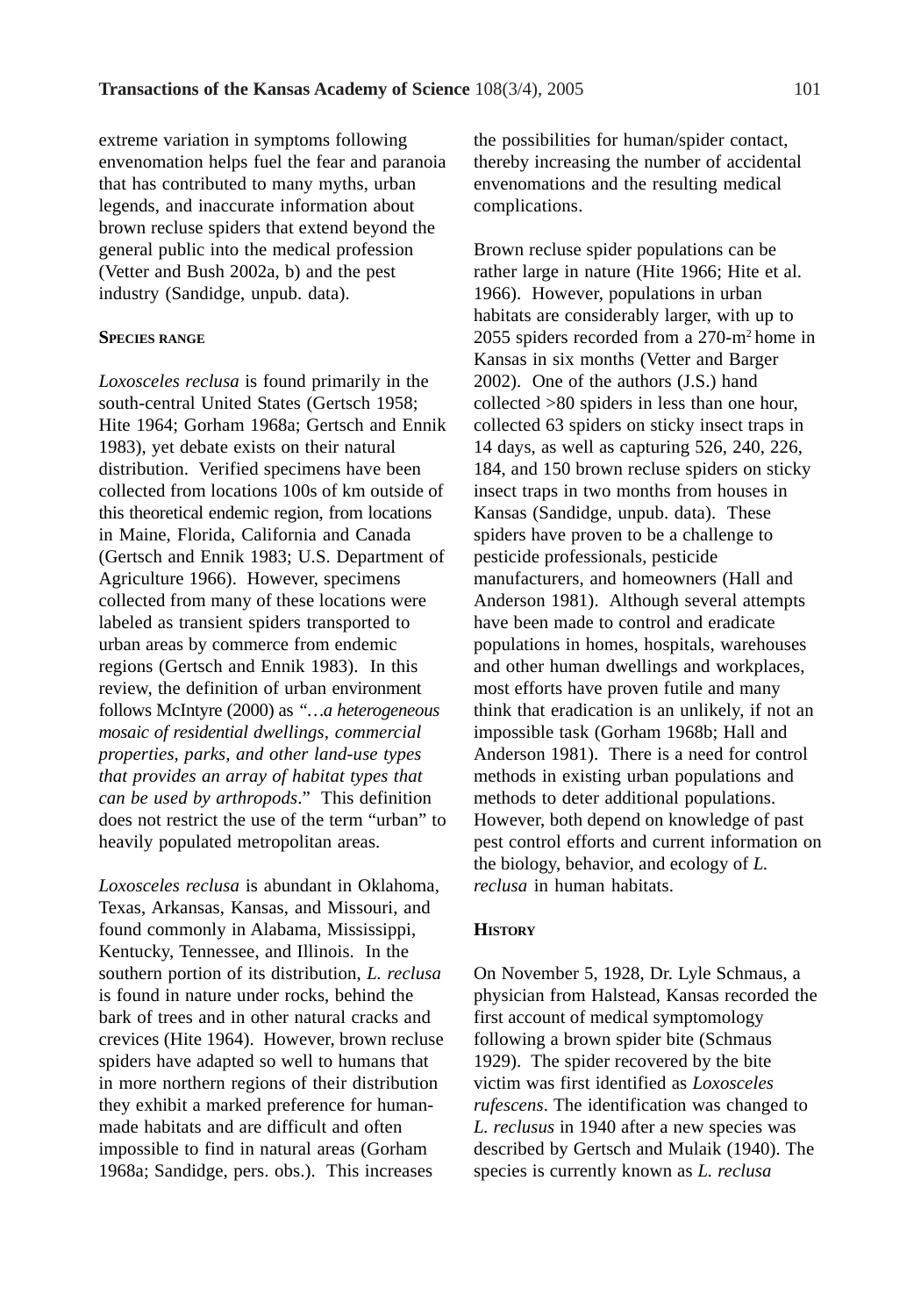(Gertsch 1958). Macchiavello (1937) described necrotic reactions following a bite from *Loxosceles laeta*, which occurs in South America. Twenty-nine years later Dr. Schmaus's account of brown spider bite was revisited when Atkins et al. (1958) showed definitively that *L. reclusa* was indeed the culprit of many previously, unidentified necrotic wounds.

Hundreds of research articles and medical case reports have been written to describe the destructiveness and chemical composition of brown recluse venom and the many medical outcomes following envenomation. However, questions remain about the biology, behavior, and geographic distribution of this species. This lack of information may be the primary reason that reports of brown recluse bites are much more widespread than the spider's actual distribution (Vetter et al. 2003).

## **BIOLOGY, LIFE HISTORY AND ASSOCIATIONS WITH HUMANS**

Brown recluse spiders are principally nocturnal, yet are often observed during daylight hours in bright areas. They are found most often at night in corners, under furniture, under piles of clothing on the floor, in attics and basements, under or in boxes, and in pantries or cellars. However, the location of brown recluse spiders differs in each home with variations in home construction, temperature, brown recluse population sizes, and many other variables (Sandidge, unpub. data).

Known as brown recluse spiders, fiddleback spiders, brown back spiders, recluse spiders, brown spiders, violin spiders, and violin backs, *L. reclusa* typically has a light brown or tan body with somewhat darker legs and a dark brown inverted violin shape located on its cephalothorax. However, this fiddle-like shape should not be the primary distinguishing character separating brown recluse spiders from other spider species, as many other

species have similar fiddle-like shapes on various body parts (see Vetter 1999 for descriptions and a list of species). In addition, this feature may be absent in juveniles and adult spiders that have recently molted or have especially dark or light coloration. A more accurate way to identify the brown recluse spider is by their eye pattern in conjunction with more traditional ways. While most spiders have eight eyes arranged in two rows, members of *Loxosceles* have only six eyes arranged in a triangular pattern of three pairs, called dyads. Misidentifications of other spiders that have similar markings, colors, or patterns help propagate the myth that the spider has a cosmopolitan distribution (Vetter 1999; Sandidge, unpub. data).

The webs of *L. reclusa* are sparse and irregular, and usually constructed low to the ground out-of-doors. In houses, spiders build webs in areas that are rarely disturbed and out of direct sight. Brown recluse spiders also build webs on the exterior of homes in areas such as between wood siding, behind shutters, underneath wooden shingles, etc. Unless recently spun, the webs of brown recluse spiders do not seem to retain prey, but may detain prey long enough for the spider to become aware of its presence and attack (Sandidge, unpub. data). Hite (1966) reported that prey capture behaviors using webs that were observed in the laboratory were not witnessed in natural settings.

Unlike most wandering spiders, which use stealth, strength and excellent vision to capture prey, *L. reclusa* quickly attacks prey, retreats, and returns to consume prey at its convenience. Brown recluse spiders eat a wide variety of insect and arthropod prey. Sandidge (2003) revealed that *L. reclusa* exhibits a clear preference for dead prey over live prey. These spiders actively fed on fresh killed prey, prey killed several months prior, prey killed with insecticides, and prey killed days before by other *L. reclusa*.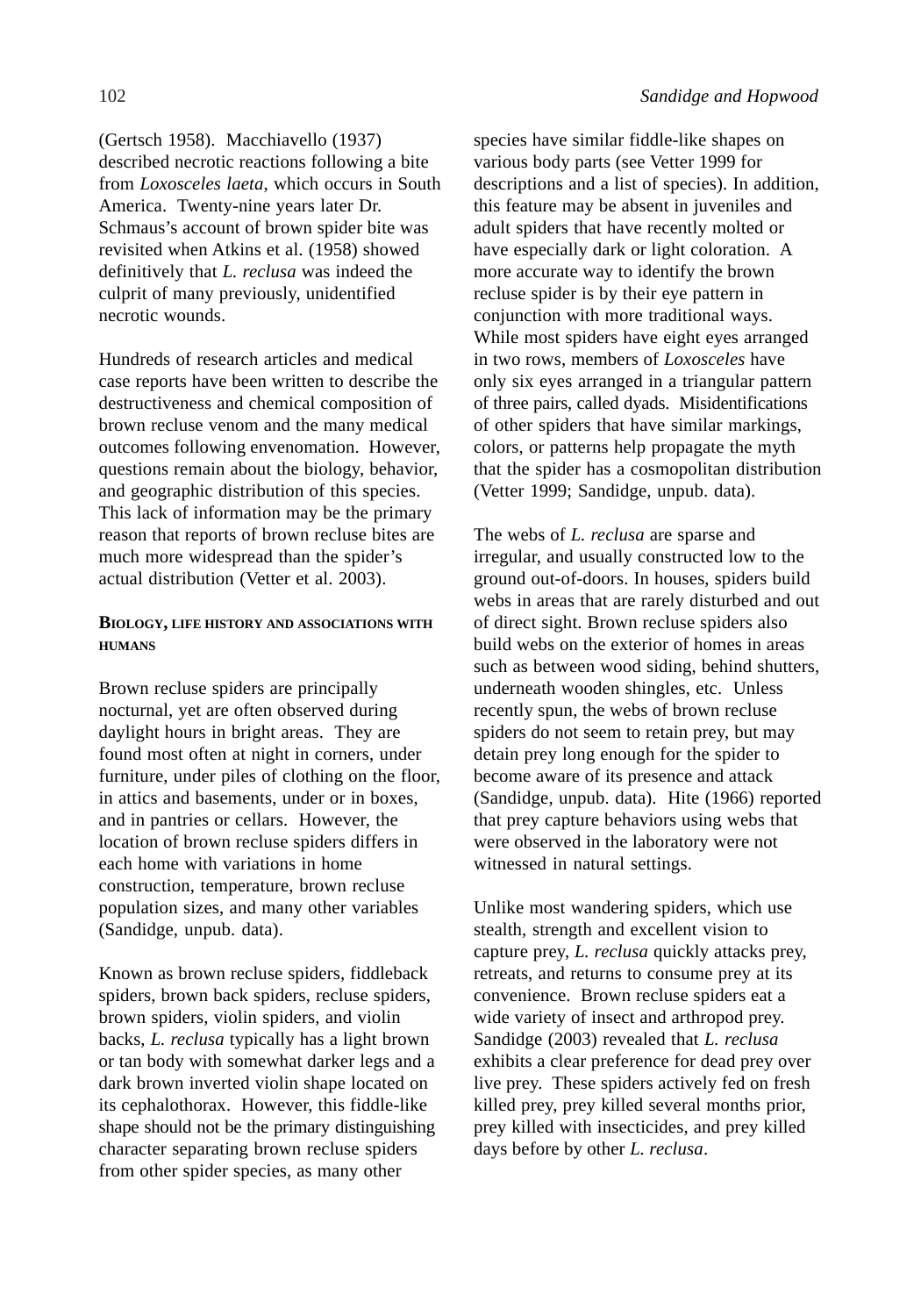Brown recluse spiders have poor eyesight and quite fragile morphology. Many spiders are injured, often resulting in the loss of a leg, or killed during prey capture. This is of importance because *L. reclusa* is unable to regenerate limbs during subsequent molts. Though fragile, brown recluse spiders are incredibly hardy and can survive long periods without food or water. It is common for brown recluse spiders captured on sticky insect traps to live several months. In addition, specimens housed in 12x17x6 cm plastic boxes have lived up to ten months without food or water and in 8 oz airtight plastic containers six months without food, water, or air (Sandidge, unpub. data).

In laboratory observations by Hite et al. (1966), the average lifespan for male spiders was 543 days, and female spiders 627 days. One female spider survived for 894 days, and a single male survived 796 days (Hite et al. 1966). Longevity studies by Elzinga (1977) were performed in a more controlled, temperature-regulated environment than Hite (1966) in order to simulate stable temperature conditions in homes. Elzinga (1977) showed that under lower and more stable temperatures spiders survived significantly longer than conditions described in Hite (1966). The average lifespan for male spiders in Elzinga (1977) was 646 days and females 794 days. One male spider survived for 897 days, and 25% of females lasted more than 1000 days. One female lived 1755 days and another 1434 days.

### **PEST MANAGEMENT**

The ability of brown recluse spiders to survive long periods without food or water, their reclusive nature, their large population numbers, their extended lifespan in temperature-regulated environments, their opportunistic predatory behaviors, and their preference for scavenging help explain why these spiders can endure harsh conditions for extended periods of time in urban habitats.

These characteristics of brown recluse spiders make pest management and eradication from human habitats difficult. Few studies have been conducted to test the killing efficacy of chemicals on brown recluse spiders. In the past, pest management professionals have used various fumigants and aerosol sprays to combat these spiders. Wingo (1964) reported that a mixture of 2% DDT and 2% chlordane was used to combat brown recluse spiders with decent success in the late 1950's and early 1960's. Wingo also found that an application of 0.06% lindane, which was found to have an  $LD_{50}$  of 85  $\mu$ g/g (typo in original paper), applied to infested areas of the home and outbuildings gave adequate control of brown recluse spiders (Wingo 1964).

Hite et al. (1966) examined the killing efficacy of topical applications of 13 chemicals. General chemical 3707 ( $LD_{so} =$ 3.9  $\mu$ g/g) was the most toxic of these chemicals, followed by lindane  $(LD_{50} = 13.2)$  $\mu$ g/g), trithion (LD<sub>50</sub> = 19.0  $\mu$ g/g), diazinon  $(LD_{50} = 34.0 \text{ µg/g})$ , entex  $(LD_{50} = 64.0 \text{ µg/g})$ , heptachlor (LD<sub>50</sub> = 74.0 µg/g), chlordane  $(LD_{50} = 93.0 \text{ µg/g})$ , pyrethrum  $(LD_{50} = 104.0 \text{ m})$  $\mu$ g/g), malathion (LD<sub>50</sub> = 109.0  $\mu$ g/g), bayer 39007 (LD<sub>50</sub> = 128.0 µg/g), tedion (LD<sub>50</sub> = 403.0  $\mu$ g/g), DDT (LD<sub>50</sub> = 2716.0  $\mu$ g/g) and sevin  $(LD_{50} = 6192.0 \text{ µg/g})$ . Hite et al. (1966) indicated that lindane was the chemical of choice.

Studies by Norment and Pate (1968) examined the residual activity of diazinon and lindane for control of brown recluse spiders. Their studies showed that lindane gave effective control up to one week at a 1% concentration and was more effective than diazinon at killing these spiders. As new pesticides became available, Gladney and Dawkins (1972) performed toxicity trials applying aqueous solutions of resmethrin, dichlorvos, methoxychlor and ronnel to the cephalothorax of spiders. Resmethrin had an  $LD_{50}$  of 14.2  $\mu$ g/g that was comparable to lindane at 13.2 µg/g. However, dichlorvos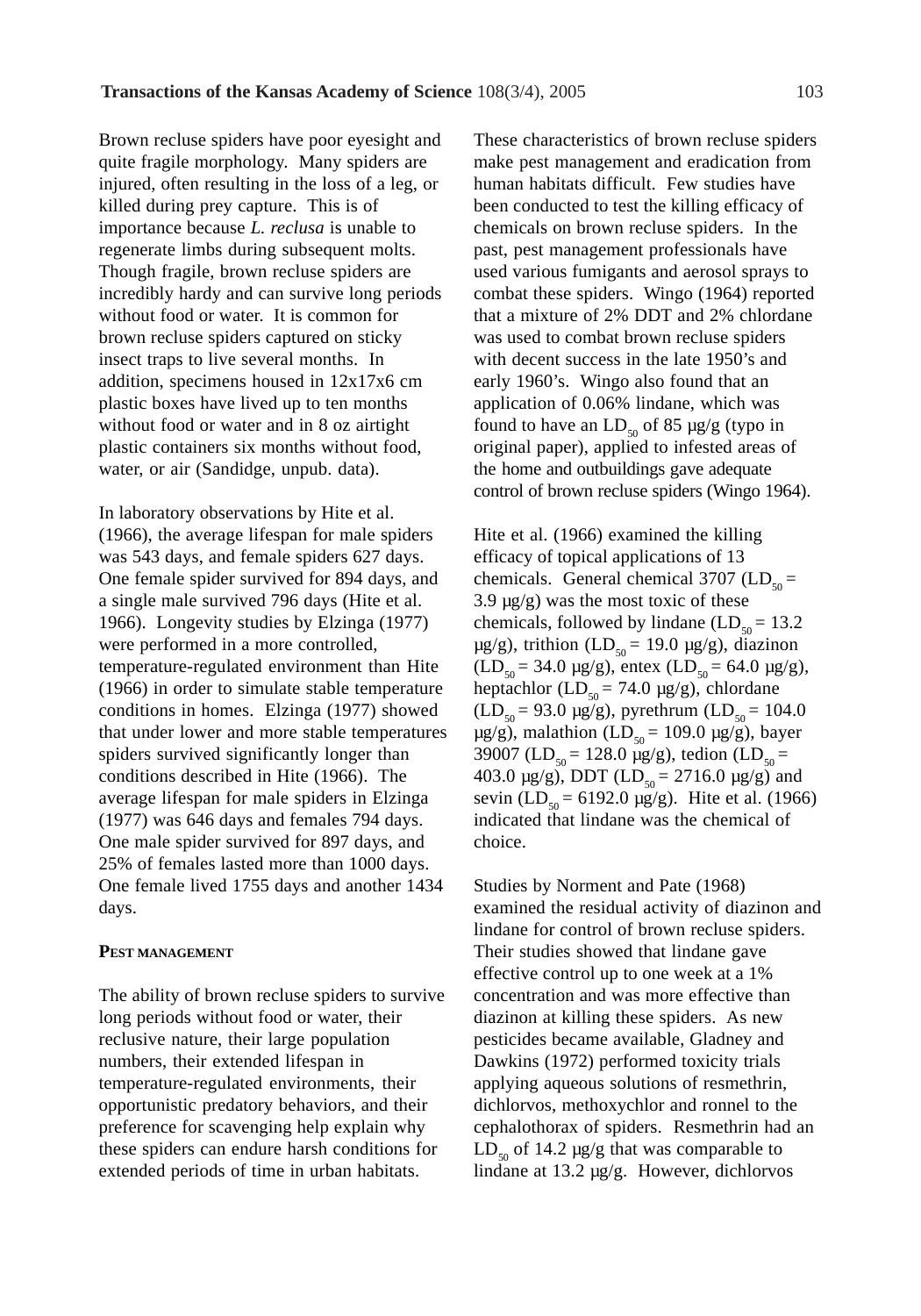was comparatively ineffective. Methoxychlor and ronnel did not cause mortality even at extremely high dosages. Gladney and Dawkins (1972) also tested the toxicity of resmethrin by spraying a 0.25% aqueous solution directly on spiders and the toxicity of dichlorvos by placing 20% dichlorvos impregnated plastic strips (No-Pest Strips®) into exposure cells. The aqueous resmethrin solution killed 100% of male spiders  $(N=15)$ and 73.3% of females (N=11). Dichlorvos strips had no effect on the spiders. In this study, it was deemed necessary to apply chemicals directly to the exoskeleton to kill spiders.

Conclusions of available pesticide trials and the actual records of chemicals used in routine pesticide applications are extremely contradictive. Although Wingo (1964) stated that a 2% DDT and 2% chlordane mix was quite effective, it should be noted that the  $LD_{50}$  of DDT in tests by Hite et al. (1966) was 2716  $\mu$ g/g and that of chlordane was 93  $\mu$ g/g. Trials by Hite et al. (1966) showed that during the mass eradication efforts in the 1960's, DDT (which the EPA lists as oncogenic) was undoubtedly an ineffective control agent due to the extremely high lethal dosage necessary for killing efficacy. In addition, comments by Dr. Howell from Oklahoma State University listed in a technical release from the National Pest Control Association states that DDVP sprays (dichlorvos, Vapona Vaponite®) are "*very effective for the control of the brown recluse spider*" (Anonymous, 1964). However, Gladney and Dawkins (1972) stated that dichlorvos was ineffective in topical applications and in impregnated plastic strips. The EPA also lists dichlorvos as a probable human carcinogen.

Many of the chemicals used in studies during the 1960's and 1970's involved chemicals that are currently restricted, severely restricted, or banned in the United States. In the past, brown recluse spider management has included the haphazard use of chemicals

without prior knowledge that these chemicals would actually kill spiders effectively or efficiently. Many of the common chemicals used in the 1950's–1980's were not effective, but were used routinely and often excessively.

#### **FUTURE OF INTEGRATED PEST MANAGEMENT (IPM)**

Currently, there are no general or standard treatments found to be effective against brown recluse spiders. An effective plan should involve five steps.

- 1. A preliminary search for spiders that should be conducted between 8:00 p.m. and 9:00 a.m. This search should be a thorough and comprehensive look at the spider's behavior and favorite hiding places in the house. It should also include a search for eggsacs, webbing and hiding spiders. One major problem with brown recluse management is finding where spiders reside and where they retreat when pest applications are performed. A second problem is how to access and treat many of these areas.
- 2. Sticky insect monitoring traps should be placed during the preliminary search to detect spider travel routes, invasion points into the house and access areas into and out of different rooms. Traps should be placed every 2.8-3.7  $m^2$  (30–40 ft<sup>2</sup>) in potential hotspots.
- 3. Revisit the home after several days to examine the contents of all traps. One author (J.S.) suggests revisiting the home after 5–7 days, but no less than 4 days. If spiders are not found, reposition traps and revisit the home in one week. Determine the sex of each spider and count the number of spiders captured to estimate population size. Next, look at the age structure of the captured spiders—older adults, juveniles, or spiderlings. Pay close attention to the direction of travel, including the position and orientation of the spider on the traps. Next, look at the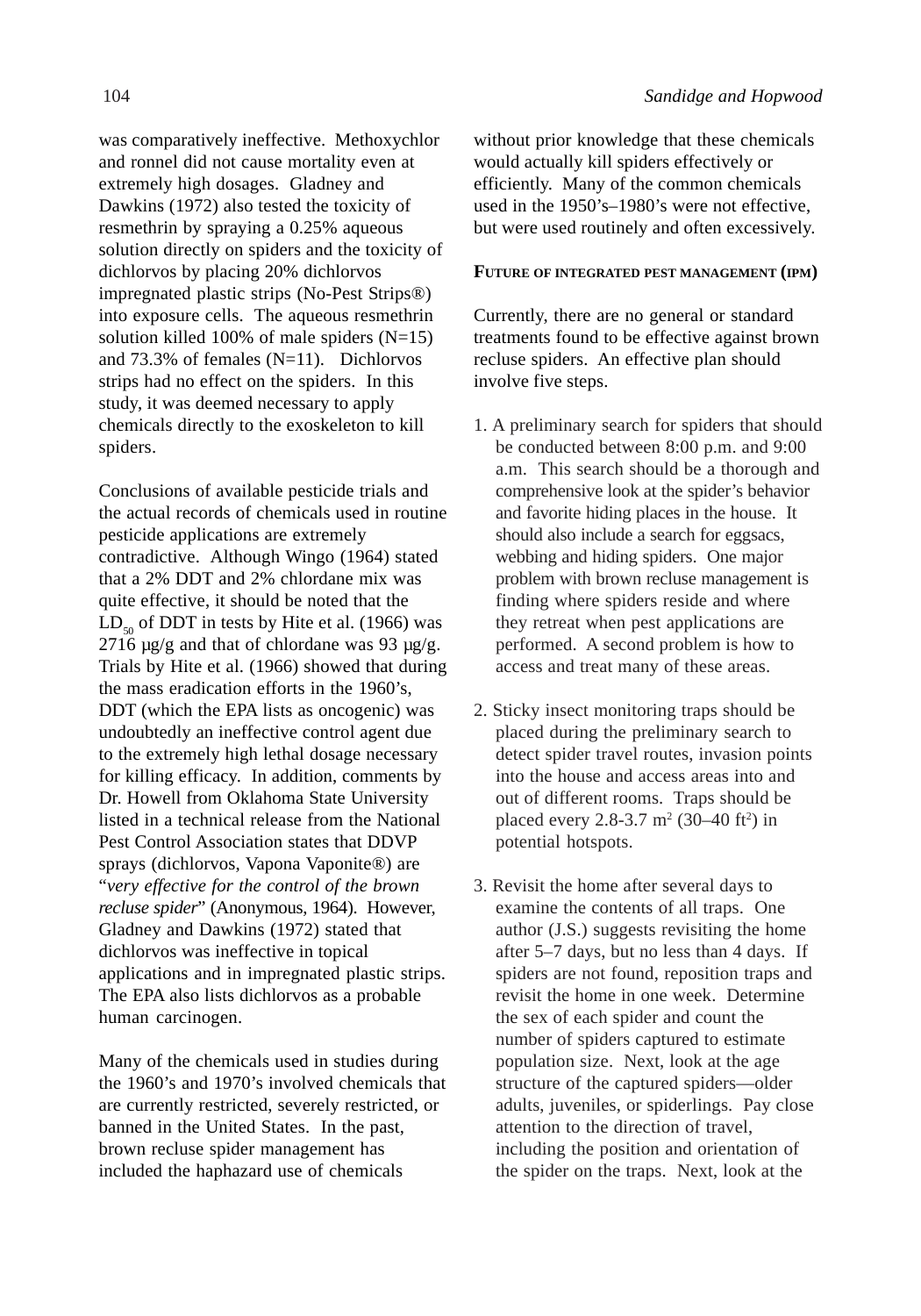other insects and arthropods on the traps to determine if they are primarily indoor pests (silverfish, termites, flies, cockroaches, etc.) or primarily outdoor prey (crickets, moths, grasshoppers, leafhoppers, etc.) that have somehow found their way inside the home. If prey can enter houses, spiders can also enter and leave freely and structural changes (mechanical exclusion) may be necessary to correct the problem.

- 4. Devise an approach to control each specific population. The age, size, sex, and condition of spiders will be a guide in later pesticide application.
- 5. Because males travel more frequently and are more aggressive, areas with a large number of males put the homeowner at a greater risk of spider bite (Sandidge, unpub. data). Treat these areas for traversing spiders using sticky insect monitoring traps and low toxicity chemicals with high residuals and/or products that cause mechanical injury. Males are highly active throughout the summer and are more likely to contact and therefore be killed by aqueous applications, dusts, or crack and crevice products. Areas containing a large number of females are more likely to provide the optimal environmental conditions and low disturbance necessary for egg and spiderling development. Treat these areas with aqueous sprays for a fast knockdown, and consider fumigation or fogging for heavy infestations.

Many chemicals may not kill the spider, but will disrupt the nervous system and other bodily functions, causing the spiders to be extremely agitated and aggressive. Spiderlings (newly hatched spiders) stay close to their mother for the first few weeks of life (Hite 1966). Spiderlings are extremely susceptible to aqueous chemicals, but sprays must directly contact the spiders. Aqueous

sprays at a normal concentration can be used to kill spiderlings in these areas. However, spraying the spiderlings with water lacking chemicals will kill them, so there is no need for heavy chemical applications. Compounds with mechanical killing action or granules will have little or no effect on these small spiders, since the particles are simply too large. Spiderlings are not present year-round. If applications are performed June–August, eggsacs may be present. Eggs and eggsacs are not susceptible to pesticide treatments, so they must be located and removed. Juvenile spiders are found in large numbers throughout the house at certain times of the year. If a large concentration of juveniles is found, continue to use sticky traps in the area, and treat with dusts or powders. Dusts are highly effective in high traffic areas. Although these general tips should help develop population management strategies, each plan must be as unique as the house in which it will be implemented.

Each management plan must involve several control methods such as sticky insect traps that take advantage of the spider's natural behavior of walking along walls and moldings, as well as powder-like pesticides or dusts placed in access areas and in all accessible cracks and crevices. These compounds must be applied in such a way that chemicals touch vulnerable parts of the spider's anatomy such as the cephalothorax or the abdomen. Chemicals should also be limited to access and habitation areas to reduce the chances of human/pesticide interactions. Brown recluse spiders usually have one to two main areas of the house where eggsacs are deposited and spiderlings develop. These areas must be located and treated for current problems while developing a more long-term plan that uses methods such as physical barriers to prevent re-invasion, long-lasting pest products using chemical or mechanical killing properties, and changes in human behavior to make environments less hospitable to brown recluse spiders.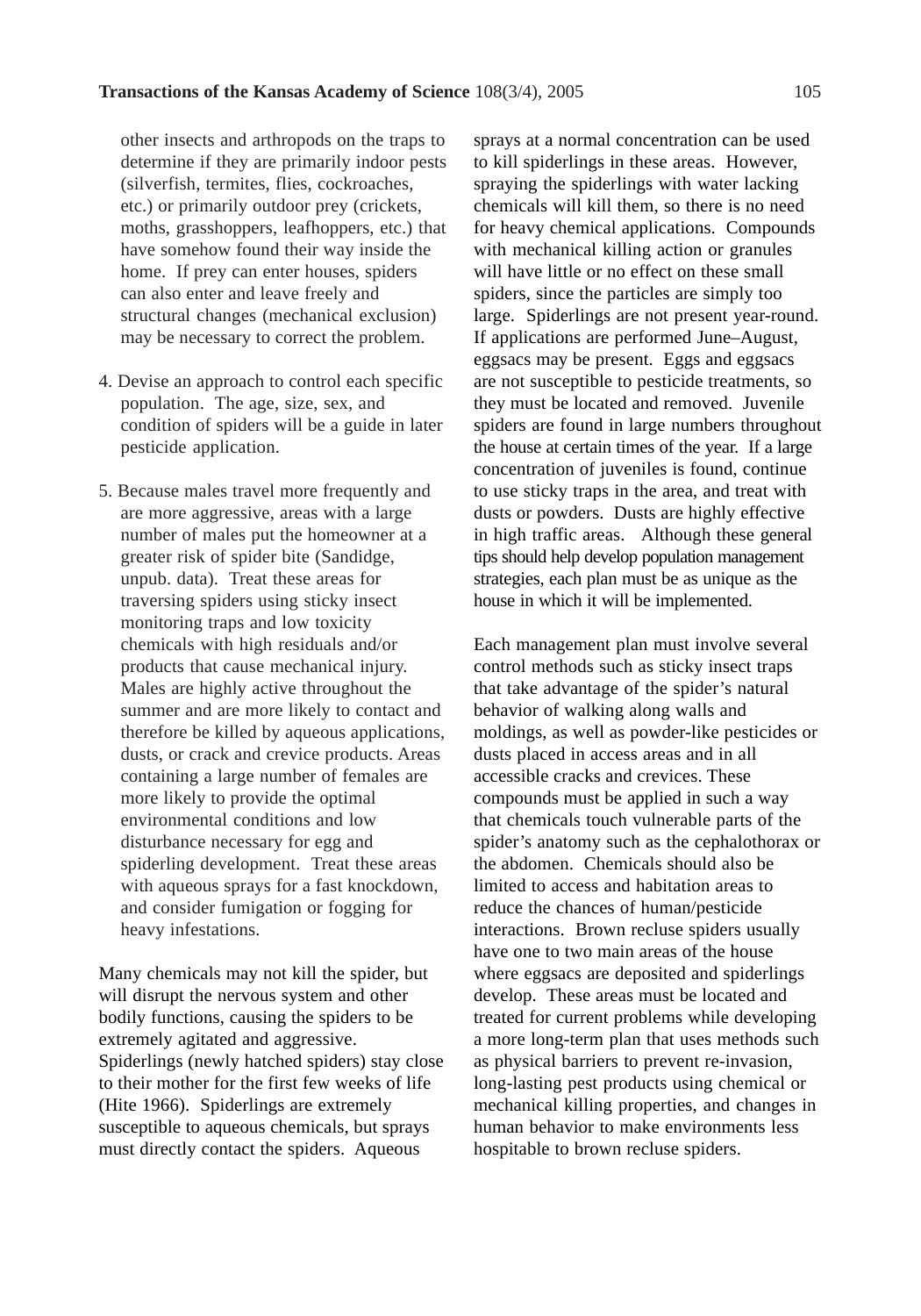## **BIOLOGICAL CONTROL**

Sandidge (2004) investigated the potential biological control of *L. reclusa* using the natural arachnid fauna of most homes. Three common web-building cosmopolitan spiders, *Achaearanea tepidariorum* (C.I. Koch 1841), *Steatoda triangulosa* (Walckenaer 1802) (Theridiidae) and *Pholcus phalangioides* (Fuesslin 1775)(Pholcidae) all readily feed on brown recluse spiders and are deemed beneficial in the control of populations. These spiders are also relatively harmless to humans. Therefore, management plans should effectively kill brown recluse spiders while leaving the existing spider communities intact (Sandidge 2004).

### **CONCLUSIONS**

Brown recluse spider population control has proven challenging, and pest management strategies are often contradictive. Pest treatments for brown recluse spiders must be thorough and directed specifically to this pest. The killing efficacy of pesticides should be evaluated before use to reduce human exposure to toxins and increase the chances of adequate population control. In addition to chemical control methods, the search for an effective management plan for brown recluse spider population control should include aspects of biology and behavior, and incorporate the preferences and the requirements of these spiders in homes.

## **LITERATURE CITED**

- Anderson, P. 1982a. Letter to the editor. Toxicon 20(3), p. 553.
- Anderson, P. 1982b. Necrotizing spider bites. Practical Therapeutics 26(3), p. 198–203.
- Anderson, P. 1990. Loxoscelism and the history of the Missouri brown recluse spider: A recollection of Dr. Joseph Flynn. Missouri Medicine 87(10), p. 747–752.
- Anderson, P. 1998. Missouri brown recluse spider: A review and update. Missouri

Medicine 95 (7), p. 318–322.

- Anonymous. 1964. Brown recluse spider and North American loxoscelism. National Pest Control Association Technical Release 11(64), p. 1–5.
- Atkins, J.A., Wingo, C.W., Sodeman, W.A. and Flynn, J.E. 1958. Necrotic arachnidism. American Journal of Tropical Medicine and Hygiene 7, p. 165– 184.
- Brady, W.J., Debehnke, D. and Crosby, D.L. 1994. Dermatological emergencies. American Journal of Emergency Medicine 12(2), p. 217–237.
- Delozier, J.B., Reaves, L., King, L.E. and Rees, R.S. 1988. Brown recluse spider bites of the upper extremity. Southern Medical Journal 81, p. 181–184.
- Dillaha, C.J., Jansen, G.T. and Honeycutt, W.M. 1964. North American Loxoscelism: Necrotic bite of the brown recluse spider. Journal of the American Medical Association 188, p. 153-156.
- Eichner, E.R. 1984. Spider bite hemolytic anemia: Positive comb's test erythrophagocytosis and leukoerythroblastic smear. American Journal of Clinical Pathology 81, p. 683– 687.
- Elzinga, R.J. 1977. Observations on the longevity of the brown recluse spider, *Loxosceles reclusa* Gertsch and Mulaik. Journal of the Kansas Entomological Society 50(2) p. 187–188.
- Foelix, R.F. 1996. Biology of spiders. 2nd ed. p. 38–45. Oxford University Press, New York.
- Gertsch, W.J. 1958. The spider genus *Loxosceles* in North America, Central America, and the West Indies. American Museum Novitates 1907, p. 1–46.
- Gertsch ,W.J. and Ennik, F. 1983. The spider genus *Loxosceles* in North America, Central America, and the West Indies (Araneae, Loxoscelidae). Bulletin of the American Museum of Natural History 175, p. 264–360.
- Gertsch,W.J. and Mulaik, S. 1940. The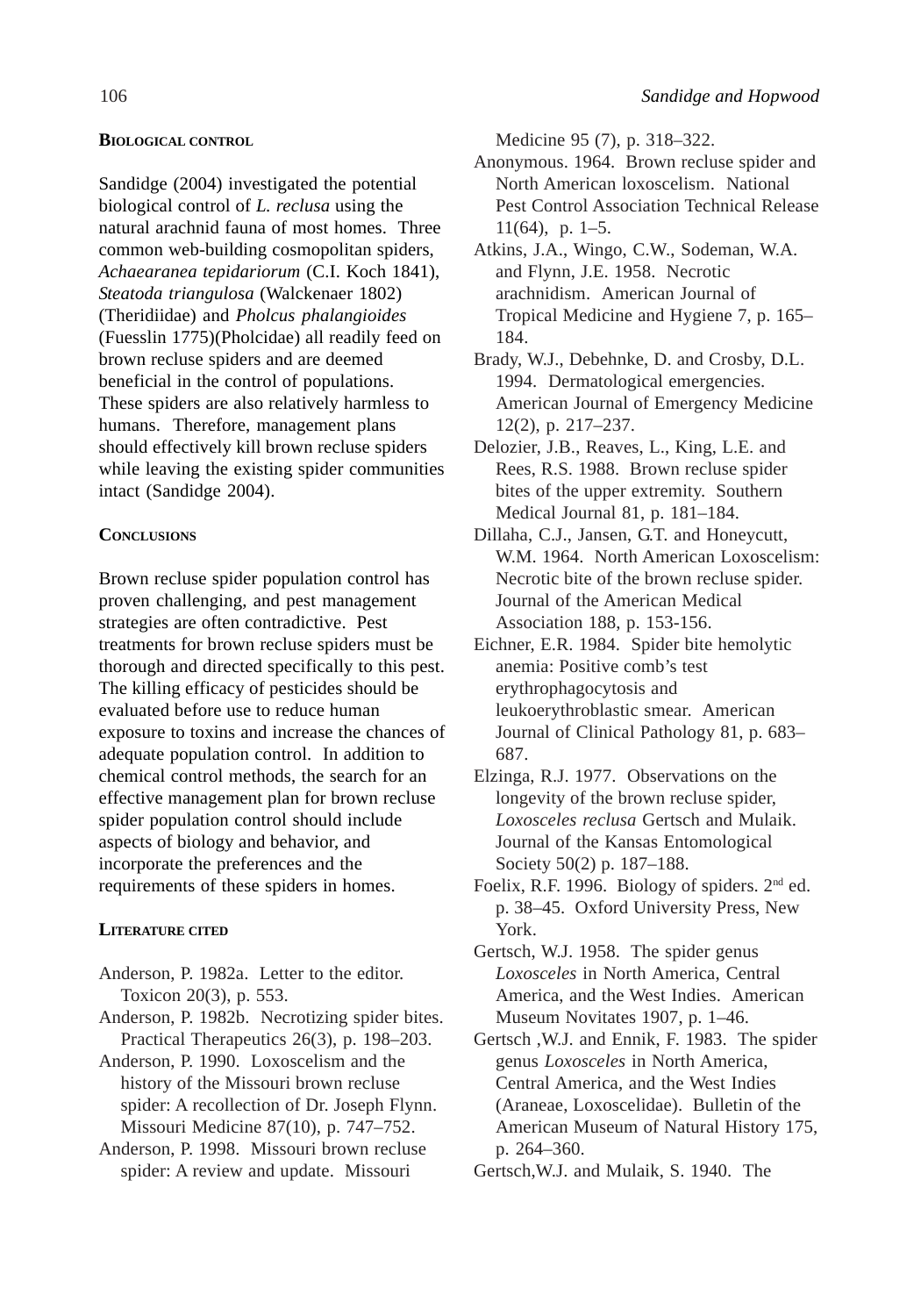spiders of Texas. Bulletin of the American Museum of Natural History 77, p. 307– 340.

- Gladney, W.J. and Dawkins, C.C. 1972. Insecticidal tests against the brown recluse spider. Journal of Economic Entomology 65, p. 1491–1493.
- Gorham, R.J. 1968a. The geographical distribution of the brown recluse spider, *Loxosceles reclusa* (Araneae, Scytodidae) and related species in the United States. U.S. Department of Agriculture Cooperative Economic Insect Report 18(10), p. 171–175.
- Gorham, R.J. 1968b. The brown recluse spider *Loxosceles reclusa* and necrotic spider bite— A new public health problem in the United States. Journal of Environmental Health 31, p. 138–145.
- Hall, R.D. and Anderson, P.C. 1981. Brown recluse spider bites: can they be prevented? Missouri Medicine 78(5), p. 243–245.
- Hite, J.M. 1964. Notes on the natural habitat of the brown recluse spider. Proceedings of the Arkansas Academy of Science 18, p. 10–11.
- Hite, J.M. 1966. The biology of the brown recluse spider. Unpub. Ph.D. dissertation, Kansas State University, 175 p.
- Hite, J.M., Gladney, W.J., Lancaster, J.L. Jr. and Whitcomb, W.H. 1966. The biology of the brown recluse spider. Arkansas Experiment Station, Bulletin 711, p. 1–26.
- Ingber, A., Trattner, A., Cleper, R. and Sandbank, M. 1991. Morbidity of brown recluse spider bites: clinical picture, treatment and prognosis. Acta Dermato-Venereologica 71, p. 337–340.
- Lesseden, C.M. Jr. and Zimmer, L.K. 1960. Brown spider bites. Journal of the Kansas Medical Society 61(7), p. 379–385.
- Macchiavello, V.A. 1937. La *Loxosceles laeta* cause de arachnoidism cutaneo o mancha gangrenosa de Chile. Revista Chilena de Historia Natural 41, p. 11.
- McIntyre, N.E. 2000. Ecology of urban arthropods: a review and a call to action. Annals of the Entomological Society of

America 93, p. 825–835.

- Michaud, M.E. and Gibler, W.B. 1991. Hemolytic anemia and hemoglobinuria due to systemic loxoscelism: Report of a case. Journal of Wilderness Medicine 2, p. 49– 53.
- Minton, S.A. and Olson, C. 1964. A case of spider bite with severe hemolytic reaction. Pediatrics 33(2), p. 283–284.
- Nance, W.E. 1961. Hemolytic anemia of necrotic arachnidism. American Journal of Medicine 31, p. 801–807.
- Nicholson, J.F. and Nicholson, B.H. 1962. Hemolytic anemia from brown spider bite. Journal of the Oklahoma State Medical Association 55(6), p. 234–236.
- Norment, B.R. and Pate, T.L. 1968. Residual activity of diazinon and lindane for control of *Loxosceles reclusa*. Journal of Economic Entomology 61, p. 574–575.
- Rees, R., Campbell, D., Rieger, E. and King, L. 1987. The diagnosis and treatment of brown recluse spider bites. Annals of Emergency Medicine 16(9), p. 45–49.
- Riley, H.E. Jr., McLean, W.R., Van Cleave, H.W., Garrison, G., Bryan, R., Nicholson, B.H., Slapper, H.V.L. and Nicholson, J.F. 1964. Brown spider bite with severe hemolytic phenomena. Journal of the Oklahoma State Medical Association 106(3), p. 248–249.
- Rose, N. J. 1970. Report of fatality. Spider bite (*Loxosceles*). Illinois Medical Journal 137(1), p. 339.
- Russell, F.E. and Gertsch, W.J. 1983. For those who treat spider or suspected spider bites. Toxicon 21, p. 337–339.
- Sams, H.H. and King, L.E. Jr. 1999. Brown recluse spider bites. Dermatology Nursing 11(6), p. 427.
- Sams, H.H., Hearth, S.B., Long, L.L., Wilson, D.C., Sandiers, D.H. and King, L.E. 2001. Nineteen documented cases of *Loxosceles reclusa* envenomation. Journal of the American Academy of Dermatology 44(4), p. 603–608.
- Sandidge, J.S. 2003. Scavenging in brown recluse spiders. Nature 426, p. 30.